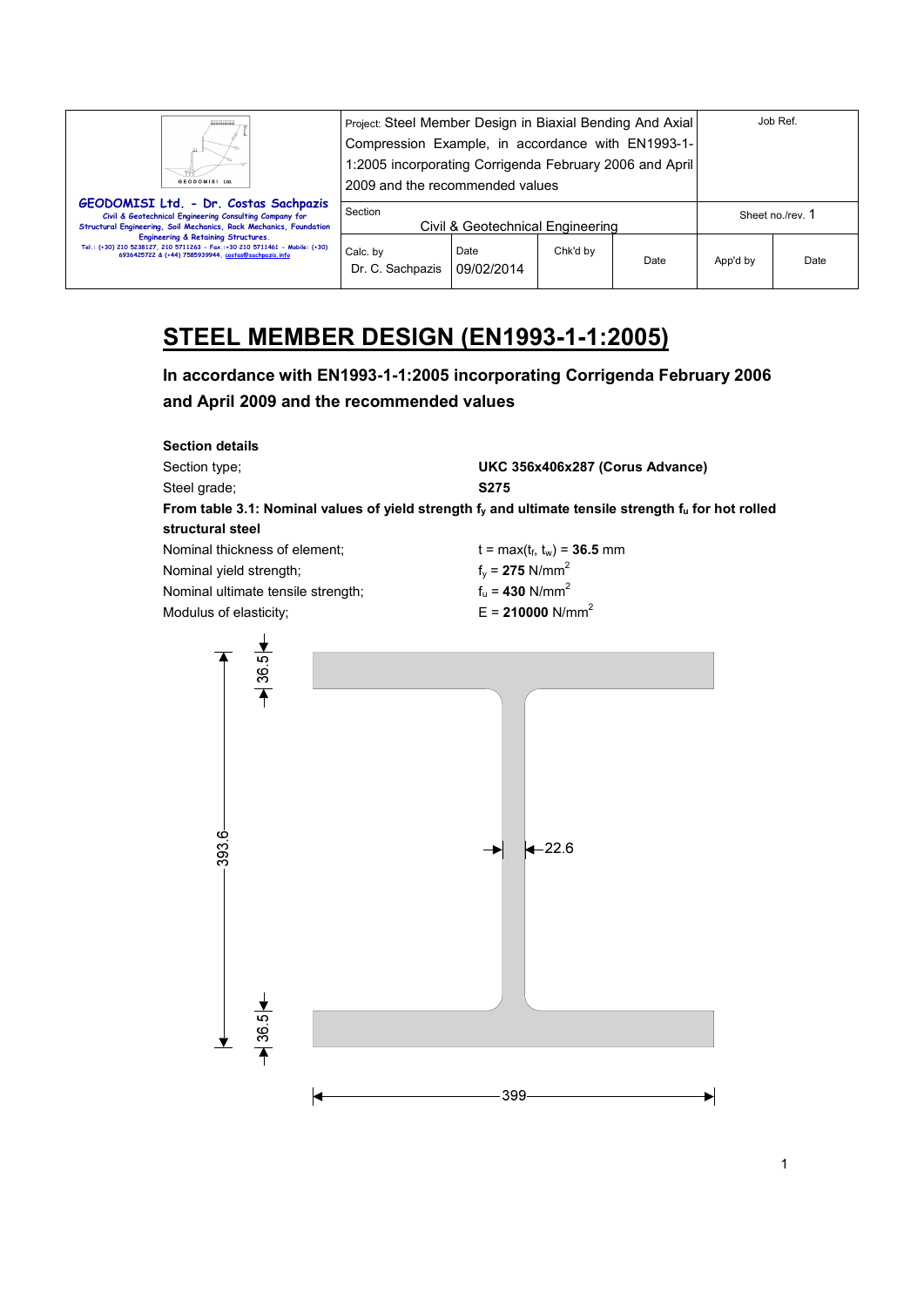| GEODOMISI Ltd.                                                                                                                                                             | Project: Steel Member Design in Biaxial Bending And Axial<br>Compression Example, in accordance with EN1993-1-<br>1:2005 incorporating Corrigenda February 2006 and April<br>2009 and the recommended values |                    |          |      | Job Ref.         |      |
|----------------------------------------------------------------------------------------------------------------------------------------------------------------------------|--------------------------------------------------------------------------------------------------------------------------------------------------------------------------------------------------------------|--------------------|----------|------|------------------|------|
| GEODOMISI Ltd. - Dr. Costas Sachpazis<br>Civil & Geotechnical Engineering Consulting Company for<br>Structural Engineering, Soil Mechanics, Rock Mechanics, Foundation     | Section<br>Civil & Geotechnical Engineering                                                                                                                                                                  |                    |          |      | Sheet no./rev. 1 |      |
| Engineering & Retaining Structures.<br>Tel.: (+30) 210 5238127, 210 5711263 - Fax.:+30 210 5711461 - Mobile: (+30)<br>6936425722 & (+44) 7585939944, costas@sachpazis.info | Calc. by<br>Dr. C. Sachpazis                                                                                                                                                                                 | Date<br>09/02/2014 | Chk'd by | Date | App'd by         | Date |

# **Partial factors - Section 6.1**

| Resistance of cross-sections;                                                            | $\gamma_{\rm M0}$ = 1.00                                                                                           |
|------------------------------------------------------------------------------------------|--------------------------------------------------------------------------------------------------------------------|
| Resistance of members to instability;                                                    | $\gamma_{\rm M1} = 1.00$                                                                                           |
| Resistance of tensile members to fracture;                                               | $\gamma_{\rm M2}$ = 1.25                                                                                           |
| Lateral restraint                                                                        |                                                                                                                    |
| Distance between major axis restraints;                                                  | $L_v = 5000$ mm                                                                                                    |
| Distance between minor axis restraints;                                                  | $L_z = 5000$ mm                                                                                                    |
| <b>Effective length factors</b>                                                          |                                                                                                                    |
| Effective length factor in major axis;                                                   | $K_v = 0.700$                                                                                                      |
| Effective length factor in minor axis;                                                   | $K_z = 1.000$                                                                                                      |
| Effective length factor for torsion;                                                     | $K_{LT} = 1.000$                                                                                                   |
| <b>Classification of cross sections - Section 5.5</b>                                    |                                                                                                                    |
|                                                                                          | $\varepsilon = \sqrt{235} \text{ N/mm}^2 / \text{ f}_v = 0.92$                                                     |
| Internal compression parts subject to bending and compression - Table 5.2 (sheet 1 of 3) |                                                                                                                    |
| Width of section;                                                                        | $c = d = 290.2$ mm                                                                                                 |
|                                                                                          | $\alpha$ = min([h / 2 + N <sub>Ed</sub> / (2 × t <sub>w</sub> × f <sub>y</sub> ) - (t <sub>f</sub> + r)] / c, 1) = |
| 1.000                                                                                    |                                                                                                                    |
|                                                                                          | c / t <sub>w</sub> = $13.9 \times \epsilon$ <= $396 \times \epsilon$ / $(13 \times \alpha - 1)$ ; Class 1          |
| Outstand flanges - Table 5.2 (sheet 2 of 3)                                              |                                                                                                                    |
| Width of section;                                                                        | $c = (b - t_w - 2 \times r) / 2 = 173$ mm                                                                          |
|                                                                                          | c / $t_f = 5.1 \times \varepsilon \le 9 \times \varepsilon$ ;<br>Class 1                                           |
|                                                                                          | <b>Section is class 1</b>                                                                                          |
| <b>Check shear - Section 6.2.6</b>                                                       |                                                                                                                    |
| Height of web;                                                                           | $h_w = h - 2 \times t_f = 320.6$ mm                                                                                |
| Shear area factor;                                                                       | $\eta = 1.000$                                                                                                     |
|                                                                                          | $h_w / t_w$ < 72 $\times \varepsilon / \eta$                                                                       |
|                                                                                          | Shear buckling resistance can be ignored                                                                           |
| Design shear force parallel to z axis;                                                   | $V_{z,Ed} = 200$ kN                                                                                                |
| Shear area - cl 6.2.6(3);                                                                | $A_v = max(A - 2 \times b \times t_f + (t_w + 2 \times r) \times t_f, \eta \times h_w \times t_w)$                 |
| = 9378 mm <sup>2</sup>                                                                   |                                                                                                                    |
| Design shear resistance - cl 6.2.6(2);                                                   | $V_{c,z,Rd} = V_{pl,z,Rd} = A_v \times (f_v / \sqrt{3}) / \gamma_{M0} = 1489$ kN                                   |
|                                                                                          | PASS - Design shear resistance exceeds design shear force                                                          |
| Design shear force parallel to y axis;                                                   | $V_{y,Ed} = 30$ kN                                                                                                 |
| Shear area - cl 6.2.6(3);<br>29325 mm <sup>2</sup>                                       | $A_v = max(2 \times b \times t_f - (t_w + 2 \times r) \times t_f, A - (h_w \times t_w)) =$                         |
| Design shear resistance - cl 6.2.6(2);                                                   | $V_{c,y,Rd} = V_{pl,y,Rd} = A_v \times (f_y / \sqrt{3}) / \gamma_{M0} = 4656$ kN                                   |
|                                                                                          | PASS - Design shear resistance exceeds design shear force                                                          |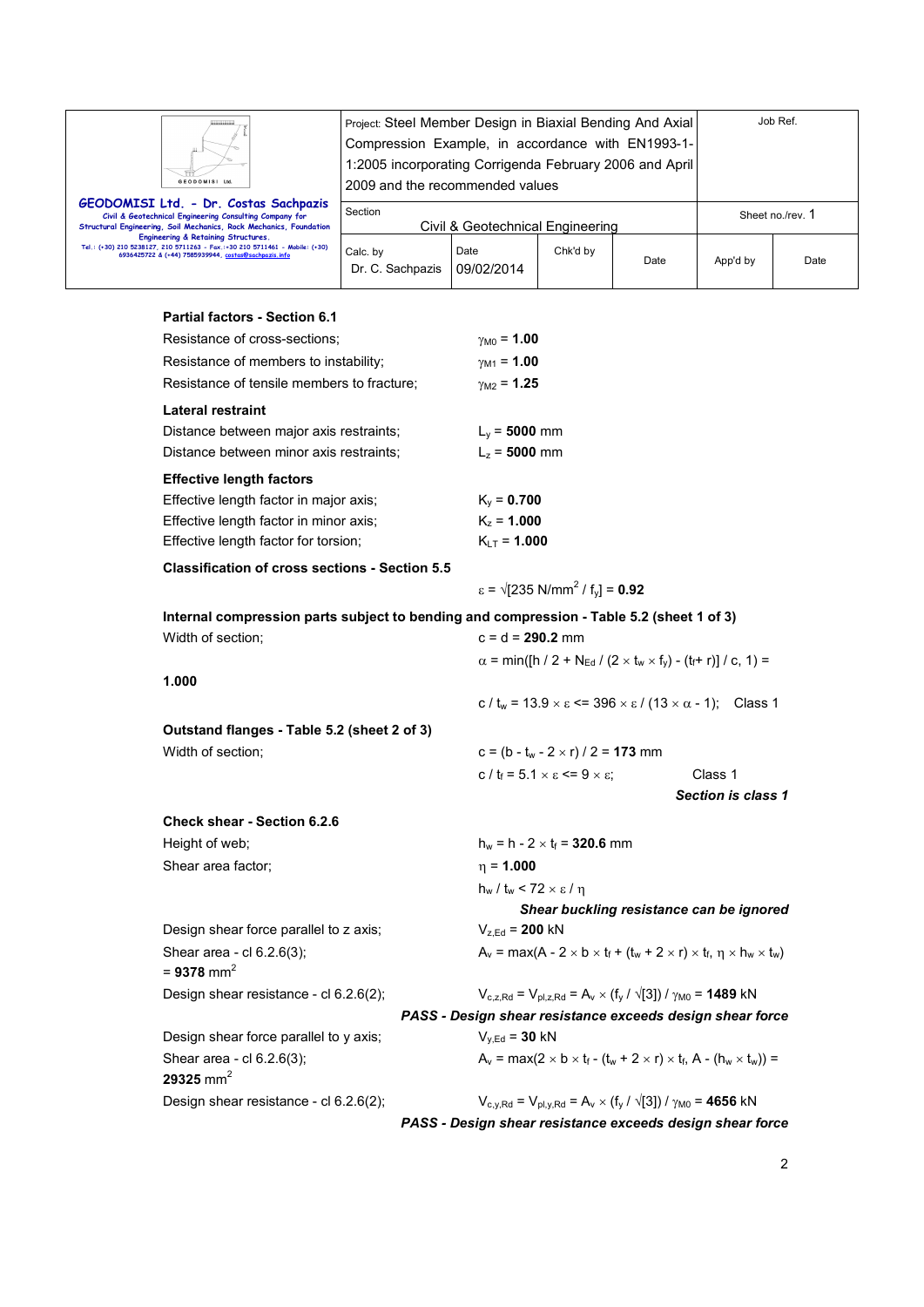| GEODOMISI Ltd.                                                                                                                                                             | Project: Steel Member Design in Biaxial Bending And Axial<br>Compression Example, in accordance with EN1993-1-<br>1:2005 incorporating Corrigenda February 2006 and April<br>2009 and the recommended values |                    |          |      |                  | Job Ref. |
|----------------------------------------------------------------------------------------------------------------------------------------------------------------------------|--------------------------------------------------------------------------------------------------------------------------------------------------------------------------------------------------------------|--------------------|----------|------|------------------|----------|
| GEODOMISI Ltd. - Dr. Costas Sachpazis<br>Civil & Geotechnical Engineering Consulting Company for<br>Structural Engineering, Soil Mechanics, Rock Mechanics, Foundation     | Section<br>Civil & Geotechnical Engineering                                                                                                                                                                  |                    |          |      | Sheet no./rev. 1 |          |
| Engineering & Retaining Structures.<br>Tel.: (+30) 210 5238127, 210 5711263 - Fax.:+30 210 5711461 - Mobile: (+30)<br>6936425722 & (+44) 7585939944, costas@sachpazis.info | Calc. by<br>Dr. C. Sachpazis                                                                                                                                                                                 | Date<br>09/02/2014 | Chk'd by | Date | App'd by         | Date     |

# **Check bending moment major (y-y) axis - Section 6.2.5**

| Design bending moment;                                | $M_{y,Ed} = 450$ kNm                                                                                                                                             |
|-------------------------------------------------------|------------------------------------------------------------------------------------------------------------------------------------------------------------------|
| Design bending resistance moment - eq 6.13;           | $M_{c,y,Rd} = M_{pl,y,Rd} = W_{pl,y} \times f_y / \gamma_{M0} = 1598.4$ kNm                                                                                      |
| Slenderness ratio for lateral torsional buckling      |                                                                                                                                                                  |
| Correction factor - Table 6.6;                        | $k_c = 0.603$                                                                                                                                                    |
|                                                       | $C_1 = 1 / k_c^2 = 2.75$                                                                                                                                         |
| Curvature factor;                                     | $g = \sqrt{1 - (l_z / l_y)} = 0.783$                                                                                                                             |
| Poissons ratio;                                       | $v = 0.3$                                                                                                                                                        |
| Shear modulus:                                        | G = E / [2 $\times$ (1 + v)] = 80769 N/mm <sup>2</sup>                                                                                                           |
| Unrestrained length;                                  | $L = 1.00 \times L_z = 5000$ mm                                                                                                                                  |
| Elastic critical buckling moment;                     |                                                                                                                                                                  |
|                                                       | $M_{cr} = C_1 \times \pi^2 \times E \times I_z / (L^2 \times g) \times \sqrt{I_{w} / I_z + L^2 \times G \times I_t / (\pi^2 \times E \times I_z)}$ = 29413.9 kNm |
| Slenderness ratio for lateral torsional buckling;     | $\overline{\lambda}_{LT}$ = $\sqrt{W_{\text{pl.v}}} \times f_{\text{v}} / M_{\text{cr}}$ = 0.233                                                                 |
| Limiting slenderness ratio;                           | $\overline{\lambda}_{LT,0} = 0.4$                                                                                                                                |
|                                                       | $\bar{\lambda}_{LT}$ < $\bar{\lambda}_{LT,0}$ - Lateral torsional buckling can be ignored                                                                        |
| Design resistance for buckling - Section 6.3.2.1      |                                                                                                                                                                  |
| Buckling curve - Table 6.5;                           | b                                                                                                                                                                |
| Imperfection factor - Table 6.3;                      | $\alpha_{LT}$ = 0.34                                                                                                                                             |
| Correction factor for rolled sections;                | $\beta = 0.75$                                                                                                                                                   |
| LTB reduction determination factor;                   | $\phi_{LT} = 0.5 \times [1 + \alpha_{LT} \times (\overline{\lambda}_{LT} - \overline{\lambda}_{LT,0}) + \beta \times \overline{\lambda}_{LT}^2] =$               |
| 0.492                                                 |                                                                                                                                                                  |
| LTB reduction factor - eq 6.57;<br>1.000              | $\chi_{LT}$ = min(1 / $[\phi_{LT} + \sqrt{(\phi_{LT}^2 - \beta \times \bar{\lambda}_1 \tau^2)}]$ , 1, 1 / $\bar{\lambda}_1 \tau^2$ ) =                           |
| Modification factor;                                  | f = min(1 - 0.5 $\times$ (1 - k <sub>c</sub> ) $\times$ [1 - 2 $\times$ ( $\overline{\lambda}_{LT}$ - 0.8) <sup>2</sup> ], 1) =                                  |
| 0.929                                                 |                                                                                                                                                                  |
| Modified LTB reduction factor - eq 6.58;              | $\chi$ LT, mod = min( $\chi$ LT / f, 1) = <b>1.000</b>                                                                                                           |
| Design buckling resistance moment - eq 6.55;          | $M_{b, Rd} = \chi_{LT, mod} \times W_{pl.y} \times f_y / \gamma_{M1} = 1598.4$ kNm                                                                               |
|                                                       | PASS - Design buckling resistance moment exceeds design bending moment                                                                                           |
| Check bending moment minor (z-z) axis - Section 6.2.5 |                                                                                                                                                                  |
| Design bending moment;                                | $M_{z,Ed}$ = 125 kNm                                                                                                                                             |
| Design bending resistance moment - eq 6.13;           | $M_{c,z, Rd} = M_{pl,z, Rd} = W_{pl,z} \times f_y / \gamma_{M0} = 811$ kNm                                                                                       |
|                                                       | PASS - Design bending resistance moment exceeds design bending moment                                                                                            |
| <b>Check compression - Section 6.2.4</b>              |                                                                                                                                                                  |
| Design compression force;                             | $N_{Ed} = 4500$ kN                                                                                                                                               |
| Design resistance of section - eq 6.10;               | $N_{c,Rd} = N_{pl,Rd} = A \times f_v / \gamma_{M0} = 10057$ kN                                                                                                   |
| Slenderness ratio for major (y-y) axis buckling       |                                                                                                                                                                  |
| Critical buckling length;                             | $L_{cr,v} = L_y \times K_y = 3500$ mm                                                                                                                            |
| Critical buckling force;                              | $N_{cr,y} = \pi^2 \times E_{SEC3} \times I_y / L_{cr,y}^2 = 168981.8$ kN                                                                                         |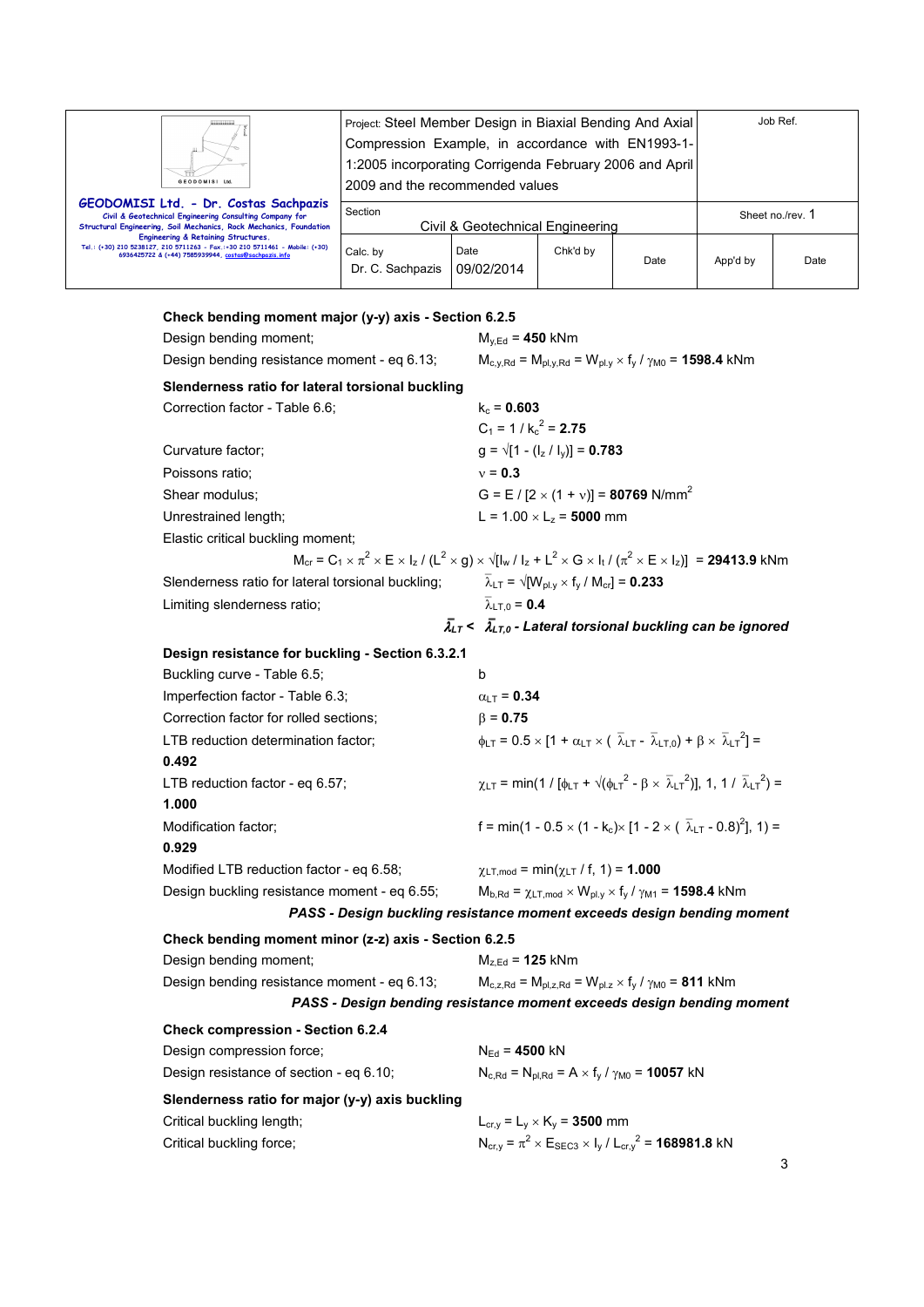| GEODOMISI Ltd.                                                                                                                                                             | Project: Steel Member Design in Biaxial Bending And Axial<br>Compression Example, in accordance with EN1993-1-<br>1:2005 incorporating Corrigenda February 2006 and April<br>2009 and the recommended values |                    |          |      |                  | Job Ref. |  |
|----------------------------------------------------------------------------------------------------------------------------------------------------------------------------|--------------------------------------------------------------------------------------------------------------------------------------------------------------------------------------------------------------|--------------------|----------|------|------------------|----------|--|
| GEODOMISI Ltd. - Dr. Costas Sachpazis<br>Civil & Geotechnical Engineering Consulting Company for<br>Structural Engineering, Soil Mechanics, Rock Mechanics, Foundation     | Section<br>Civil & Geotechnical Engineering                                                                                                                                                                  |                    |          |      | Sheet no./rev. 1 |          |  |
| Engineering & Retaining Structures.<br>Tel.: (+30) 210 5238127, 210 5711263 - Fax.:+30 210 5711461 - Mobile: (+30)<br>6936425722 & (+44) 7585939944, costas@sachpazis.info | Calc. by<br>Dr. C. Sachpazis                                                                                                                                                                                 | Date<br>09/02/2014 | Chk'd by | Date | App'd by         | Date     |  |

Slenderness ratio for buckling - eq 6.50;

$$
\overline{\lambda}_{y} = \sqrt{[A \times f_{y} / N_{cr,y}]} = 0.244
$$

# **Design resistance for buckling - Section 6.3.1.1**

| Buckling curve - Table 6.2;              | b                                                                                                             |
|------------------------------------------|---------------------------------------------------------------------------------------------------------------|
| Imperfection factor - Table 6.1;         | $\alpha_{v}$ = 0.34                                                                                           |
| Buckling reduction determination factor; | $\phi_v = 0.5 \times [1 + \alpha_v \times (\overline{\lambda}_v - 0.2) + \overline{\lambda}_v^2] = 0.537$     |
| Buckling reduction factor - eq 6.49;     | $\chi_{\rm V}$ = min(1 / [ $\phi_{\rm V}$ + $\sqrt{(\phi_{\rm V}^2 - \bar{\lambda}_{\rm V}^2)}$ ], 1) = 0.984 |
| Design buckling resistance - eq 6.47;    | $N_{b,v, Rd} = \chi_v \times A \times f_v / \gamma_{M1} = 9899.8$ kN                                          |
|                                          | PASS - Design buckling resistance exceeds design compression force                                            |

#### **Slenderness ratio for minor (z-z) axis buckling**

| Critical buckling length;                        | $L_{cr,z} = L_z \times K_z = 5000$ mm                                                                     |
|--------------------------------------------------|-----------------------------------------------------------------------------------------------------------|
| Critical buckling force;                         | $N_{\text{crz}} = \pi^2 \times E_{\text{SEC3}} \times I_z / L_{\text{crz}}^2 = 32065.3$ kN                |
| Slenderness ratio for buckling - eq 6.50;        | $\overline{\lambda}_z = \sqrt{A \times f_v / N_{cr,z}} = 0.560$                                           |
| Design resistance for buckling - Section 6.3.1.1 |                                                                                                           |
| Buckling curve - Table 6.2;                      | c                                                                                                         |
| Imperfection factor - Table 6.1;                 | $\alpha_z = 0.49$                                                                                         |
| Buckling reduction determination factor;         | $\phi_z = 0.5 \times [1 + \alpha_z \times (\overline{\lambda}_z - 0.2) + \overline{\lambda}_z^2] = 0.745$ |
| Buckling reduction factor - eq 6.49;             | $\chi_z$ = min(1 / $\left[\phi_z + \sqrt{\phi_z^2 - \bar{\lambda}_z^2}\right]$ , 1) = 0.809               |
| Design buckling resistance - eq 6.47;            | $N_{b.z.Rd} = \gamma_z \times A \times f_v / \gamma_{M1} = 8134.2$ kN                                     |

## *PASS - Design buckling resistance exceeds design compression force*

## **Check torsional and torsional-flexural buckling - Section 6.3.1.4**

| Torsional buckling length factor;                                                                                     | $K_T = 1.00$                                                                                                                                                                                                                                 |
|-----------------------------------------------------------------------------------------------------------------------|----------------------------------------------------------------------------------------------------------------------------------------------------------------------------------------------------------------------------------------------|
| Torsional buckling length;                                                                                            | $L_{cr,T}$ = max( $L_v$ , $L_z$ ) × K <sub>T</sub> = 5000 mm                                                                                                                                                                                 |
| Distance from shear centre to centroid in y axis;                                                                     | $y_0 = 0.0$ mm                                                                                                                                                                                                                               |
| Distance from shear centre to centroid in z axis;                                                                     | $z_0 = 0.0$ mm                                                                                                                                                                                                                               |
| Radius of gyration;                                                                                                   | $i_0 = \sqrt{[i_v^2 + i_z^2]} = 194.6$ mm                                                                                                                                                                                                    |
| Elastic critical torsional buckling force;                                                                            | $N_{\text{ccl}} = 1 / i_0^2 \times [G \times I_t + \pi^2 \times E_{\text{SEC3}} \times I_w / L_{\text{ccl}}^2] =$                                                                                                                            |
| 57695.2 kN                                                                                                            |                                                                                                                                                                                                                                              |
| Torsion factor;                                                                                                       | $\beta_T = 1 - (y_0 / i_0)^2 = 1.000$                                                                                                                                                                                                        |
| Elastic critical torsional-flexural buckling force                                                                    |                                                                                                                                                                                                                                              |
|                                                                                                                       | $N_{\text{cr,TF}} = N_{\text{cr,}y}/(2 \times \beta_T) \times [1 + N_{\text{cr,}T}/N_{\text{cr,}y} - \sqrt{[(1 - N_{\text{cr,}T}/N_{\text{cr,}y})^2 + 4 \times (y_0 / i_0)^2 \times N_{\text{cr,}T}/N_{\text{cr,}y}]]} = 57695.2 \text{ kN}$ |
| Elastic critical buckling force;                                                                                      | $N_{cr}$ = min( $N_{cr,T}$ , $N_{cr,TF}$ ) = 57695.2 kN                                                                                                                                                                                      |
| Slenderness ratio for torsional buckling - eq 6.52; $\overline{\lambda}_{T} = \sqrt{A} \times f_{v} / N_{cr}$ = 0.418 |                                                                                                                                                                                                                                              |
| Design resistance for buckling - Section 6.3.1.1                                                                      |                                                                                                                                                                                                                                              |
| Buckling curve - Table 6.2;                                                                                           | C                                                                                                                                                                                                                                            |
| Imperfection factor - Table 6.1;                                                                                      | $\alpha_{\rm T} = 0.49$                                                                                                                                                                                                                      |
| Buckling reduction determination factor;                                                                              | $\phi_T = 0.5 \times [1 + \alpha_T \times (\overline{\lambda}_T - 0.2) + \overline{\lambda}_T^2] = 0.640$                                                                                                                                    |
| Buckling reduction factor - eq 6.49;                                                                                  | $\gamma_{\text{T}}$ = min(1 / [ $\phi_{\text{T}}$ + $\sqrt{(\phi_{\text{T}}^2 - \bar{\lambda}_{\text{T}}^2)}$ ], 1) = 0.888                                                                                                                  |
| Design buckling resistance - eq 6.47;                                                                                 | $N_{b,T,Rd} = \chi_T \times A \times f_V / \gamma_{M1} = 8930.8$ kN                                                                                                                                                                          |